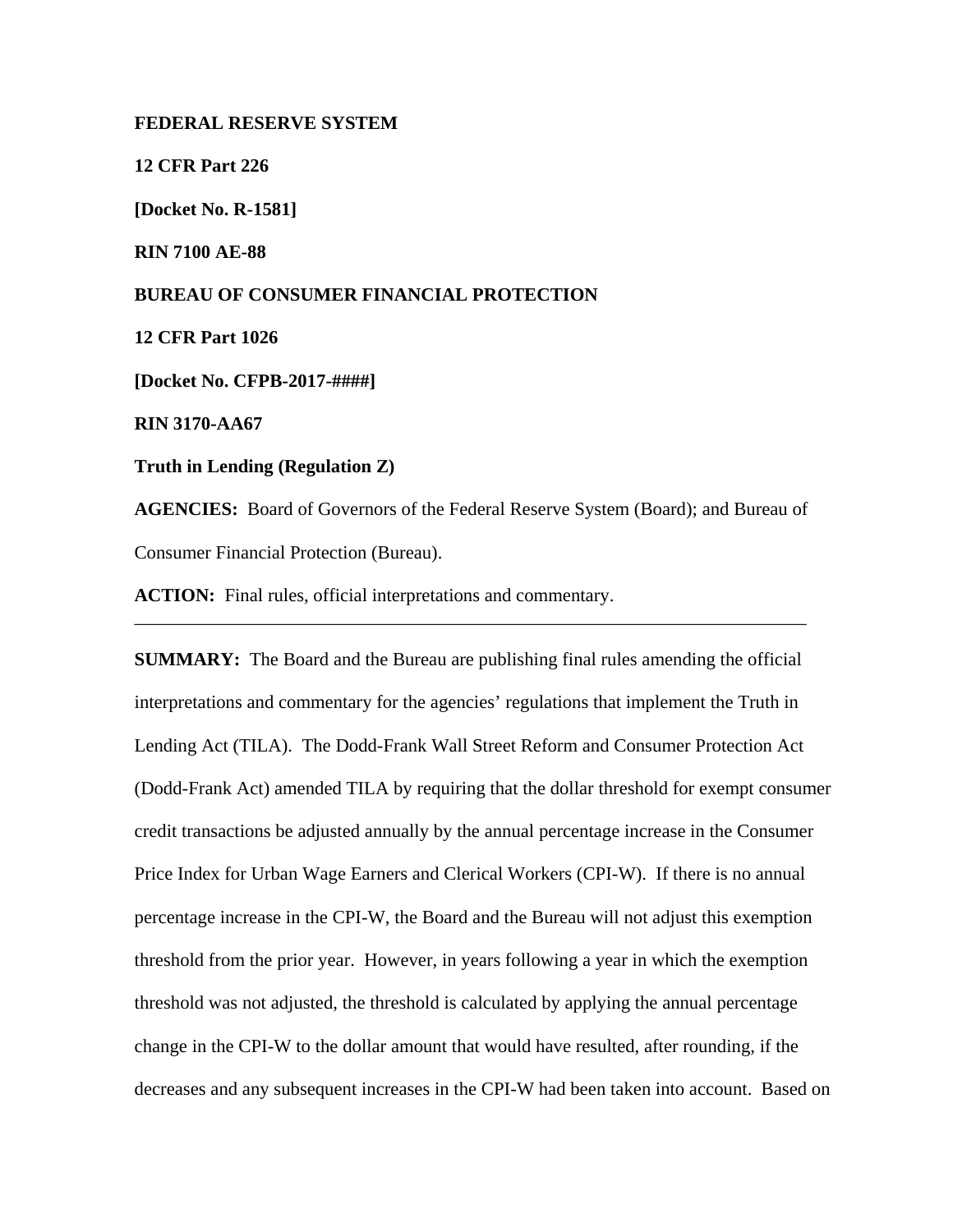the annual percentage increase in the CPI-W as of June 1, 2017, the exemption threshold will increase from \$54,600 to \$55,800 effective January 1, 2018.

Because the Dodd-Frank Act also requires similar adjustments in the Consumer Leasing Act's threshold for exempt consumer leases, the Board and the Bureau are making similar amendments to each of their respective regulations implementing the Consumer Leasing Act elsewhere in this issue of the *Federal Register*.

**DATES:** This final rule is effective January 1, 2018.

**FOR FURTHER INFORMATION CONTACT:** *Board:* Vivian W. Wong, Senior Counsel, Division of Consumer and Community Affairs, Board of Governors of the Federal Reserve System, at (202) 452-3667; for users of Telecommunications Device for the Deaf (TDD) only, contact (202) 263-4869.

*Bureau:* Jaclyn Maier, Counsel, Office of Regulations, Consumer Financial Protection Bureau, at (202) 435-7700.

#### **SUPPLEMENTARY INFORMATION:**

### **I. Background**

The Dodd-Frank Wall Street Reform and Consumer Protection Act of 2010 (Dodd-Frank Act) increased the threshold in the Truth in Lending Act (TILA) for exempt consumer credit transactions, [1](#page-1-0) and the threshold in the Consumer Leasing Act (CLA) for exempt consumer leases, from \$[2](#page-1-1)5,000 to \$50,000, effective July 21, 2011.<sup>2</sup> In addition, the Dodd-Frank Act requires that, on and after December 31, 2011, these thresholds be adjusted

<span id="page-1-0"></span> $<sup>1</sup>$  Although consumer credit transactions above the threshold are generally exempt, loans secured by real property</sup> or by personal property used or expected to be used as the principal dwelling of a consumer and private education loans are covered by TILA regardless of the loan amount. *See* 12 CFR 226.3(b)(1)(i) (Board) and 12 CFR 1026.3(b)(1)(i) (Bureau).

<span id="page-1-1"></span><sup>2</sup> Public Law 111-203, section 1100E, 124 Stat. 1376, 2111 (2010).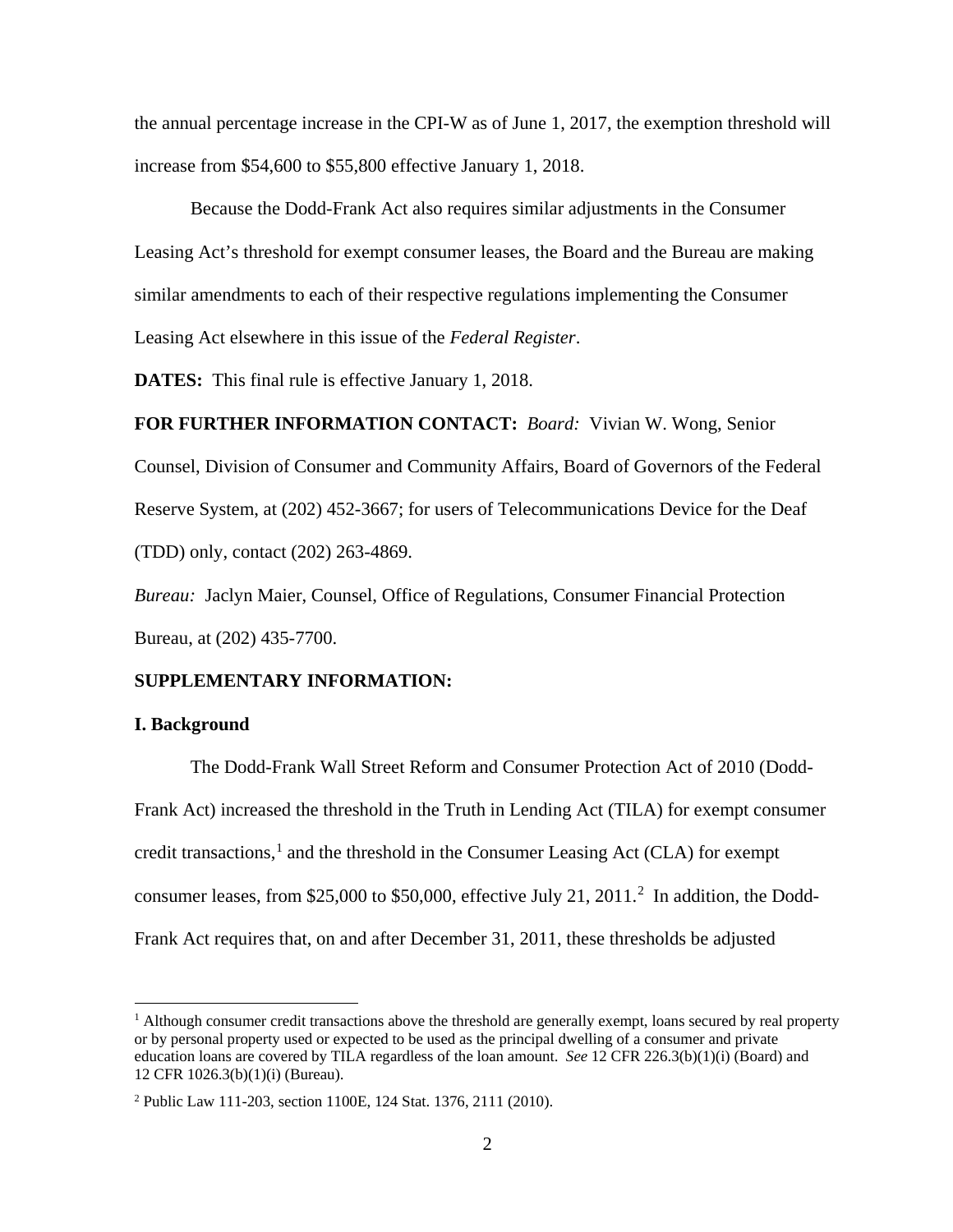annually for inflation by the annual percentage increase in the Consumer Price Index for Urban Wage Earners and Clerical Workers (CPI-W), as published by the Bureau of Labor Statistics. In April 2011, the Board issued a final rule amending Regulation Z (which implements TILA) consistent with these provisions of the Dodd-Frank Act, along with a similar final rule amending Regulation M (which implements the CLA) (collectively, the Board Final Threshold Rules). [3](#page-2-0)

Title X of the Dodd-Frank Act transferred rulemaking authority for a number of consumer financial protection laws from the Board to the Bureau, effective July 21, 2011. In connection with this transfer of rulemaking authority, the Bureau issued its own Regulation Z implementing TILA, 12 CFR 1026, substantially duplicating the Board's Regulation Z. [4](#page-2-1) Although the Bureau has the authority to issue rules to implement TILA for most entities, the Board retains authority to issue rules under TILA for certain motor vehicle dealers covered by section 1029(a) of the Dodd-Frank Act, and the Board's Regulation Z continues to apply to those entities.<sup>[5](#page-2-2)</sup>

<span id="page-2-0"></span> <sup>3</sup> 76 FR 18354 (Apr. 4, 2011); 76 FR 18349 (Apr. 4, 2011).

<span id="page-2-1"></span><sup>4</sup> *See* 76 FR 79768 (Dec. 22, 2011); 81 FR 25323 (Apr. 28, 2016).

<span id="page-2-2"></span><sup>&</sup>lt;sup>5</sup> Section 1029(a) of the Dodd-Frank Act states: "Except as permitted in subsection (b), the Bureau may not exercise any rulemaking, supervisory, enforcement, or any other authority \* \* \* over a motor vehicle dealer that is predominantly engaged in the sale and servicing of motor vehicles, the leasing and servicing of motor vehicles, or both." 12 U.S.C. 5519(a). Section 1029(b) of the Dodd-Frank Act states: "Subsection (a) shall not apply to any person, to the extent that such person (1) provides consumers with any services related to residential or commercial mortgages or self-financing transactions involving real property; (2) operates a line of business (A) that involves the extension of retail credit or retail leases involving motor vehicles; and (B) in which (i) the extension of retail credit or retail leases are provided directly to consumers; and (ii) the contract governing such extension of retail credit or retail leases is not routinely assigned to an unaffiliated third party finance or leasing source; or (3) offers or provides a consumer financial product or service not involving or related to the sale, financing, leasing, rental, repair, refurbishment, maintenance, or other servicing of motor vehicles, motor vehicle parts, or any related or ancillary product or service." 12 U.S.C. 5519(b).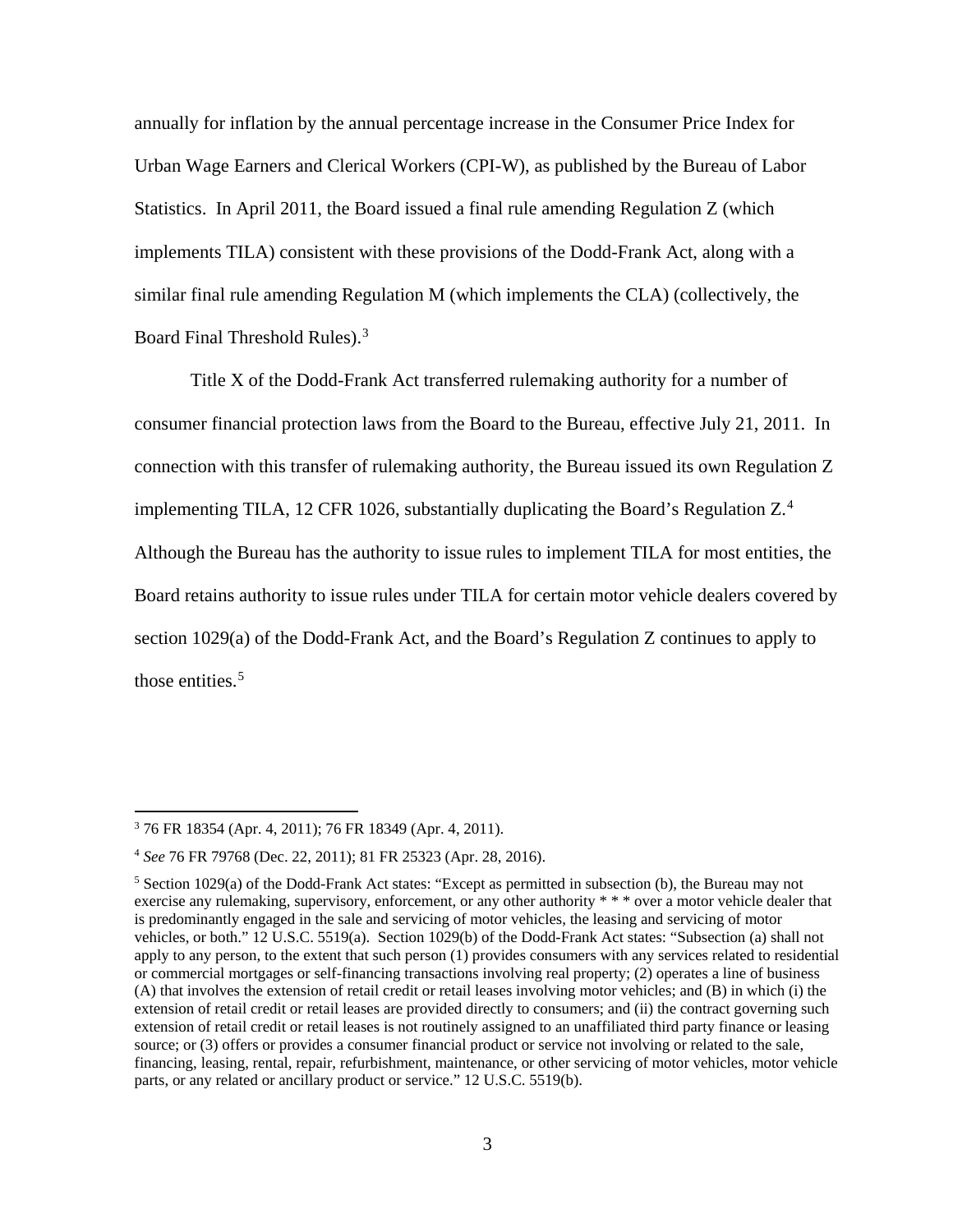The Board's and the Bureau's regulations, [6](#page-3-0) and their accompanying commentaries, provide that the exemption threshold will be adjusted annually effective January 1 of each year based on any annual percentage increase in the CPI-W that was in effect on the preceding June 1. They further provide that any increase in the threshold amount will be rounded to the nearest \$100 increment. For example, if the annual percentage increase in the CPI-W would result in a \$950 increase in the threshold amount, the threshold amount will be increased by \$1,000. However, if the annual percentage increase in the CPI-W would result in a \$949 increase in the threshold amount, the threshold amount will be increased by \$900.<sup>[7](#page-3-1)</sup> Since 2011, the Board and the Bureau have adjusted the Regulation Z exemption threshold annually, in accordance with these rules.

On November 30, 2016, the Board and the Bureau published a final rule in the *Federal Register* to memorialize the calculation method used by the agencies each year to adjust the exemption threshold to ensure that the values for the exemption threshold keep pace with the CPI-W as contemplated by section 1100E(b) of the Dodd-Frank Act (Regulation Z Adjustment Calculation Rule). [8](#page-3-2) The Regulation Z Adjustment Calculation Rule memorialized the policy that if there is no annual percentage increase in the CPI-W, the Board and Bureau will not adjust the exemption threshold from the prior year. The Regulation Z Adjustment Calculation Rule also provided that in years following a year in which the exemption threshold was not adjusted because there was a decrease in the CPI-W from the previous year, the threshold is calculated by applying the annual percentage change in the CPI-W to the dollar amount that would have resulted, after rounding, if the decreases and any subsequent

<span id="page-3-0"></span> $6$  12 CFR 226.3(b)(1)(ii) (Board) and 12 CFR 1026.3(b)(1)(ii) (Bureau).

<span id="page-3-1"></span><sup>7</sup> *See* comments 3(b)-1 in Supplements I of 12 CFR parts 226 and 1026.

<span id="page-3-2"></span><sup>8</sup> *See* 81 FR 86260 (Nov. 30, 2016).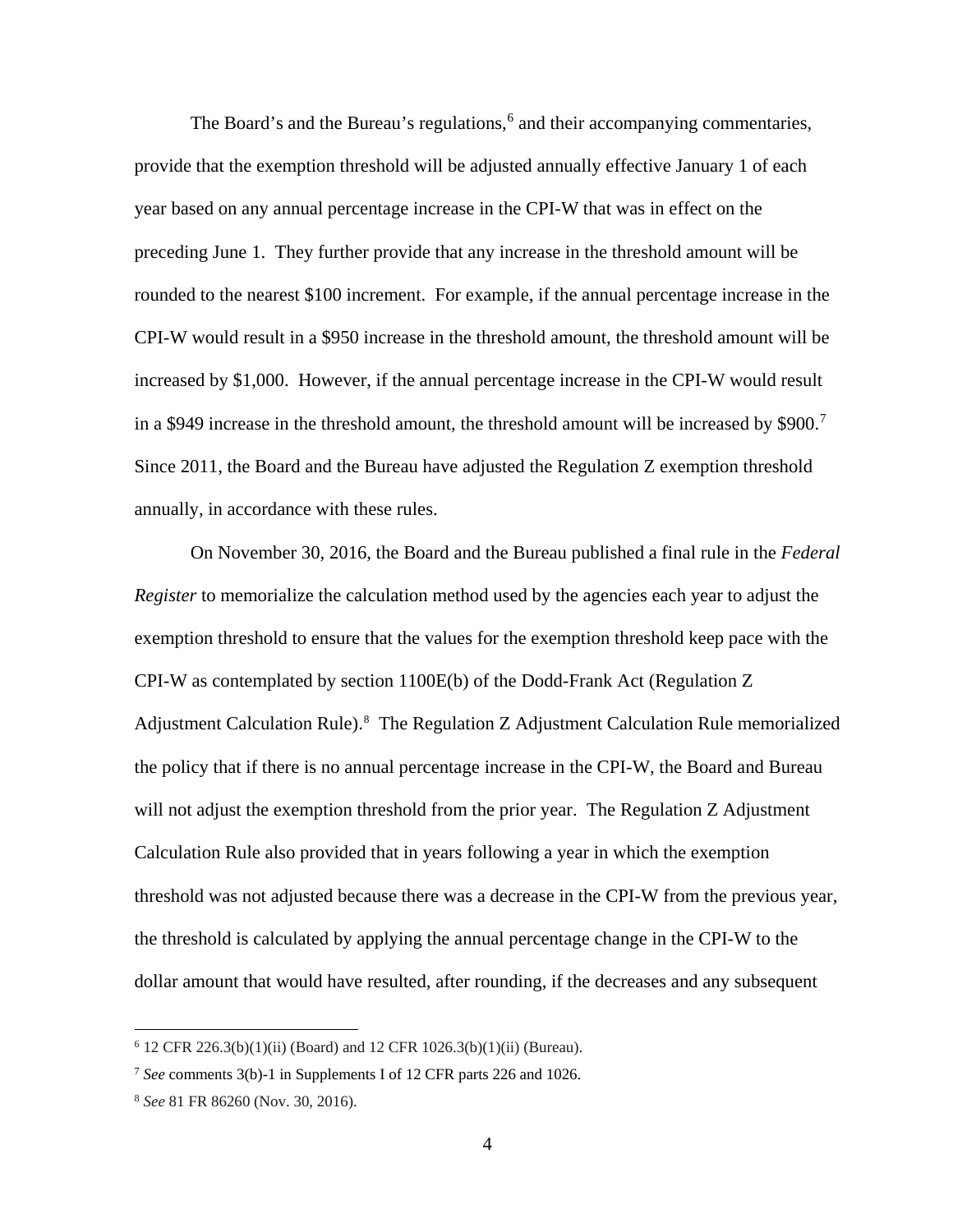increases in the CPI-W had been taken into account. If the resulting amount calculated, after rounding, is greater than the current threshold, then the threshold effective January 1 the following year will increase accordingly; if the resulting amount calculated, after rounding, is equal to or less than the current threshold, then the threshold effective January 1 the following year will not change, but future increases will be calculated based on the amount that would have resulted, after rounding.

#### **II. 2018 Adjustment and Commentary Revision**

Effective January 1, 2018, the exemption threshold amount is increased from \$54,600 to \$55,800. This is based on the CPI-W in effect on June 1, 2017, which was reported on May 12, 2017. The Bureau of Labor Statistics publishes consumer-based indices monthly, but does not report a CPI change on June 1; adjustments are reported in the middle of the prior month. The CPI-W is a subset of the CPI-U index (based on all urban consumers) and represents approximately 28 percent of the U.S. population. The CPI-W reported on May 12, 2017 reflects a 2.1 percent increase in the CPI-W from April 2016 to April 2017. Accordingly, the 2.1 percent increase in the CPI-W from April 2016 to April 2017 results in an exemption threshold amount of \$55,800. The Board and the Bureau are revising the commentaries to their respective regulations to add new comment 3(b)-3.ix to state that, from January 1, 2018 through December 31, 2018, the threshold amount is \$55,800. These revisions are effective January 1, 2018.

#### **III. Regulatory Analysis**

## *Administrative Procedure Act*

Under the Administrative Procedure Act, notice and opportunity for public comment are not required if the Board and the Bureau find that notice and public comment are

5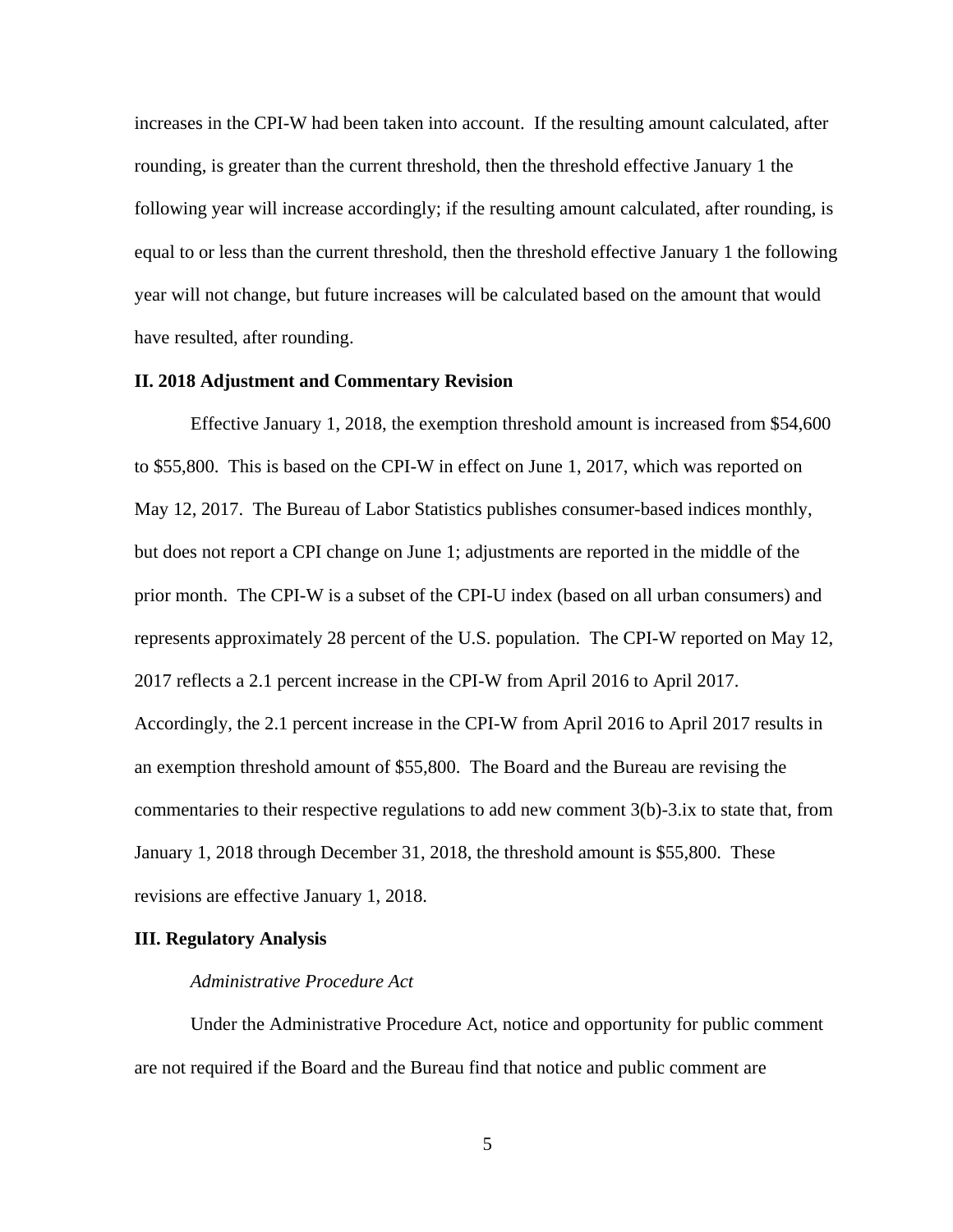impracticable, unnecessary, or contrary to the public interest.<sup>[9](#page-5-0)</sup> The amendments in this rule are technical and apply the method previously set forth in the Board Final Threshold Rules and the Regulation Z Adjustment Calculation Rule. For these reasons, the Board and the Bureau have determined that publishing a notice of proposed rulemaking and providing opportunity for public comment are unnecessary. Therefore, the amendments are adopted in final form.

# *Regulatory Flexibility Act*

The Regulatory Flexibility Act (RFA) does not apply to a rulemaking where a general notice of proposed rulemaking is not required.<sup>[10](#page-5-1)</sup> As noted previously, the agencies have determined that it is unnecessary to publish a general notice of proposed rulemaking for this joint final rule. Accordingly, the RFA's requirements relating to an initial and final regulatory flexibility analysis do not apply.

# *Paperwork Reduction Act*

In accordance with the Paperwork Reduction Act of  $1995$ ,<sup>[11](#page-5-2)</sup> the agencies reviewed this final rule. No collections of information pursuant to the Paperwork Reduction Act are contained in the final rule.

#### **List of Subjects**

#### *12 CFR Part 226*

Advertising, Consumer protection, Federal Reserve System, Reporting and recordkeeping requirements, Truth in lending.

<span id="page-5-0"></span> $9^9$  5 U.S.C. 553(b)(B).

<span id="page-5-1"></span><sup>10</sup> 5 U.S.C. 603 and 604.

<span id="page-5-2"></span><sup>11</sup> 44 U.S.C. 3506; 5 CFR 1320.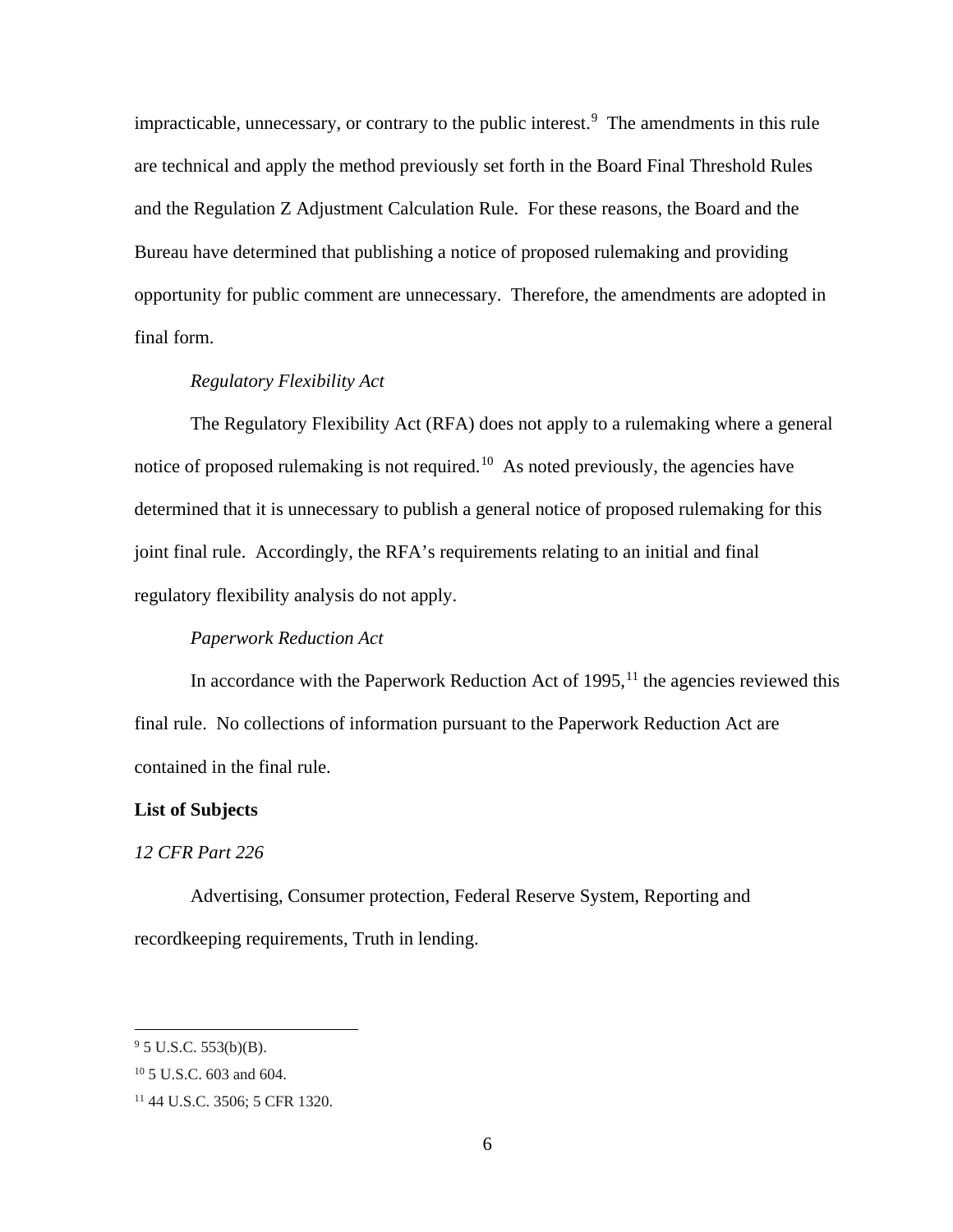## *12 CFR Part 1026*

Advertising, Appraisal, Appraiser, Banking, Banks, Consumer protection, Credit,

Credit unions, Mortgages, National banks, Reporting and recordkeeping requirements,

Savings associations, Truth in lending.

# **BOARD OF GOVERNORS OF THE FEDERAL RESERVE SYSTEM**

### **Authority and Issuance**

For the reasons set forth in the preamble, the Board amends Regulation Z, 12 CFR part 226, as set forth below:

# **PART 226—TRUTH IN LENDING (REGULATION Z)**

1. The authority citation for part 226 continues to read as follows:

**Authority:** 12 U.S.C. 3806; 15 U.S.C. 1604, 1637(c)(5), 1639(l) and 1639h; Pub. L. No. 111-24 § 2, 123 Stat. 1734; Pub. L. No. 111-203, 124 Stat. 1376.

#### **Subpart A—General**

2. In Supplement I to part 226, under *Section 226.3—Exempt Transactions*, under *3(b)* 

*Credit over applicable threshold amount*, paragraph 3.ix is added to read as follows:

## **Supplement I to Part 226—Official Staff Interpretations**

\* \* \* \* \*

SUBPART A—GENERAL

\* \* \* \* \*

*Section 226.3—Exempt Transactions*

\* \* \* \* \*

*3(b) Credit over applicable threshold amount.* 

\* \* \* \* \*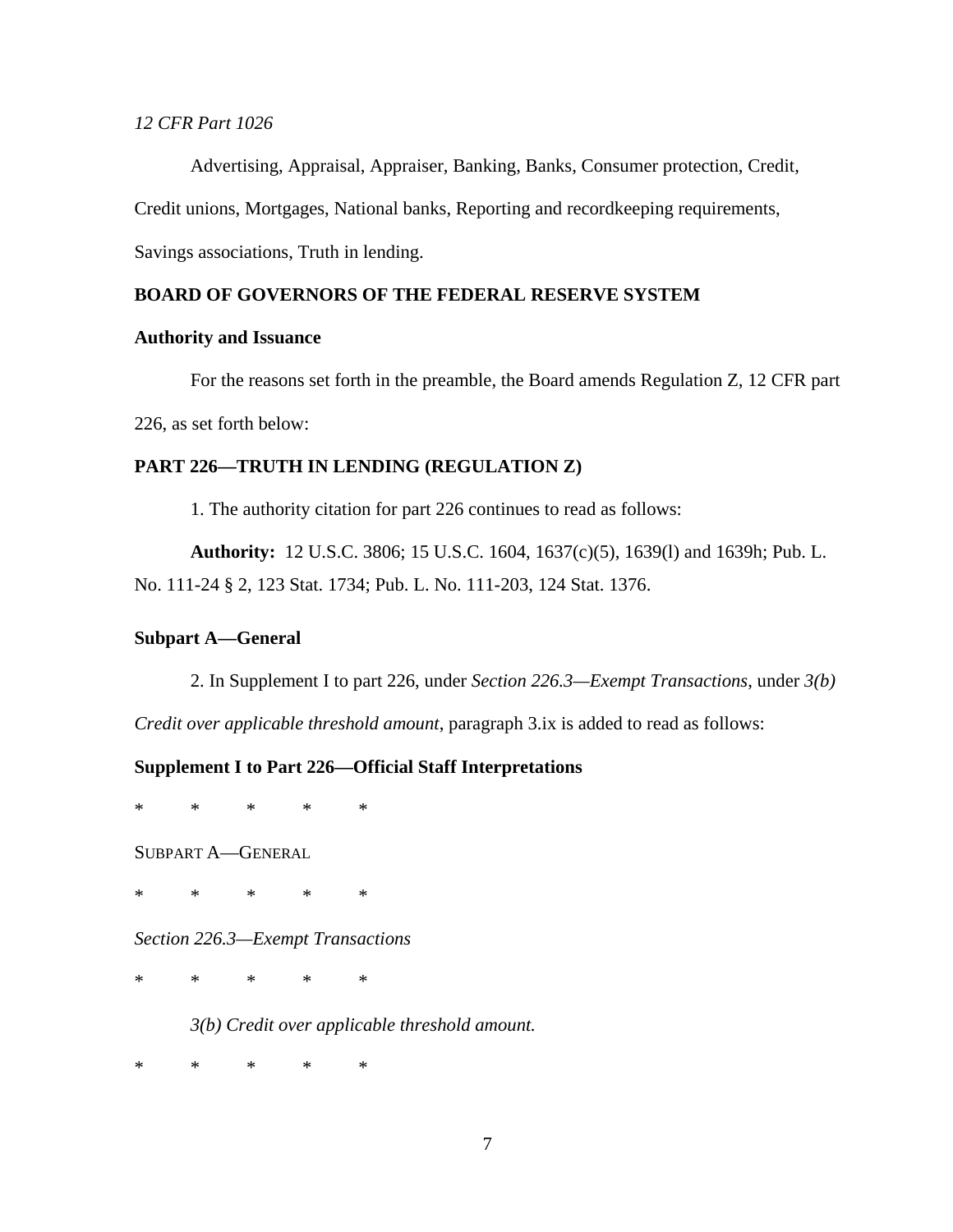$3.*$  \* \*

ix. From January 1, 2018 through December 31, 2018, the threshold amount is \$55,800.

\* \* \* \* \*

# **BUREAU OF CONSUMER FINANCIAL PROTECTION**

# **Authority and Issuance**

For the reasons set forth in the preamble, the Bureau amends Regulation Z, 12 CFR

part 1026, as set forth below:

# **PART 1026—TRUTH IN LENDING (REGULATION Z)**

3. The authority citation for part 1026 continues to read as follows:

**Authority:** 12 U.S.C. 2601, 2603-2605, 2607, 2609, 2617, 3353, 5511, 5512, 5532, 5581; 15 U.S.C. 1601 *et seq*.

4. In Supplement I to part 1026, under *Section 1026.3—Exempt Transactions*, under

*3(b)—Credit Over Applicable Threshold Amount*, paragraph 3.ix is added to read as follows:

# **Supplement I to Part 1026—Official Interpretations**

\* \* \* \* \* SUBPART A—GENERAL

\* \* \* \* \*

*Section 1026.3—Exempt Transactions*

\* \* \* \* \*

3(b) Credit Over Applicable Threshold Amount

\* \* \* \* \* 3. \* \* \*

ix. From January 1, 2018 through December 31, 2018, the threshold amount is \$55,800.

\* \* \* \* \*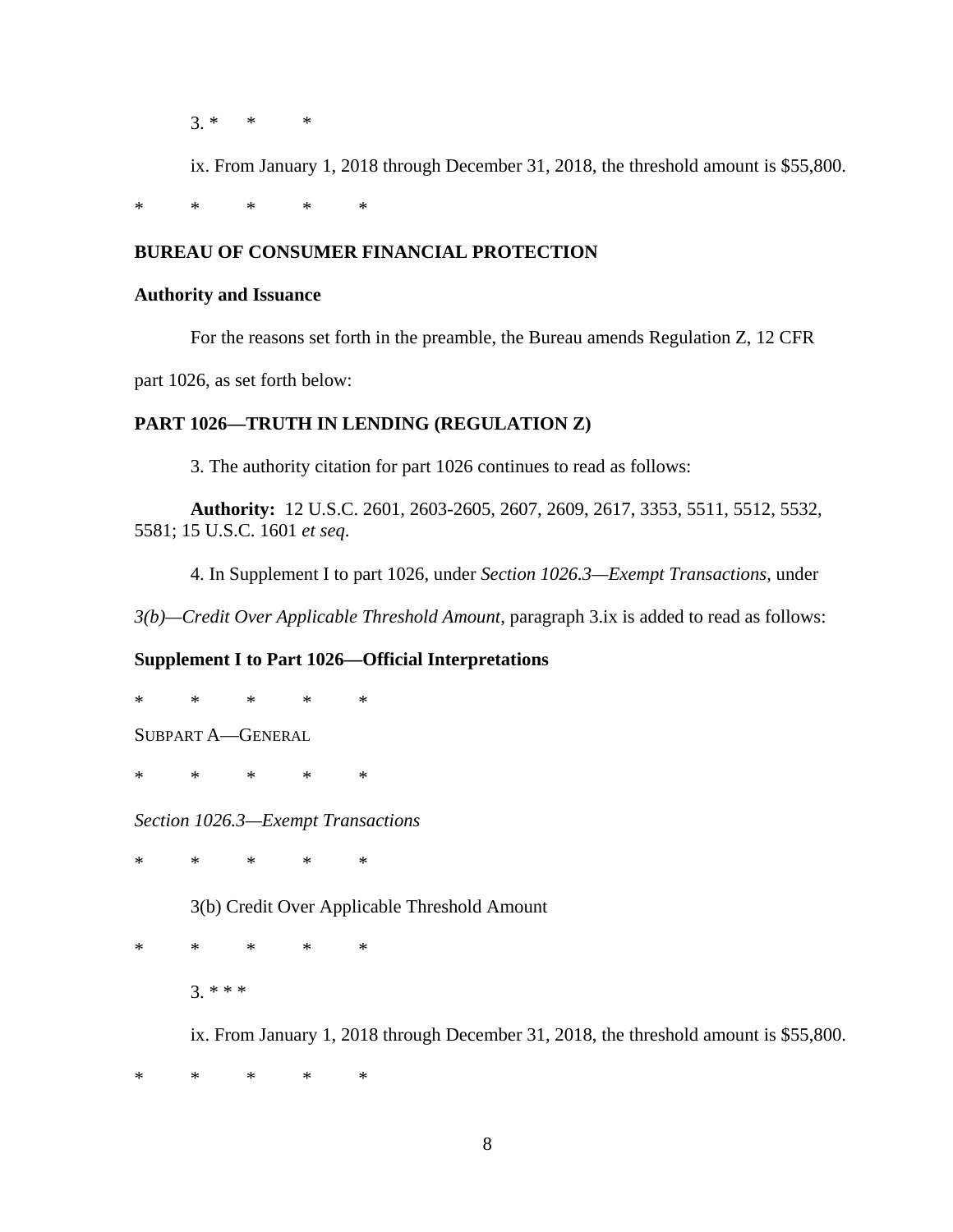# **[THIS SIGNATURE PAGE PERTAINS TO THE FINAL RULE TITLED "TRUTH IN LENDING (REGULATION Z)"]**

By order of the Board of Governors of the Federal Reserve System, acting through the Secretary of the Board under delegated authority, November 2, 2017.

Ann E. Misback (signed) Ann E. Misback, *Secretary of the Board.*